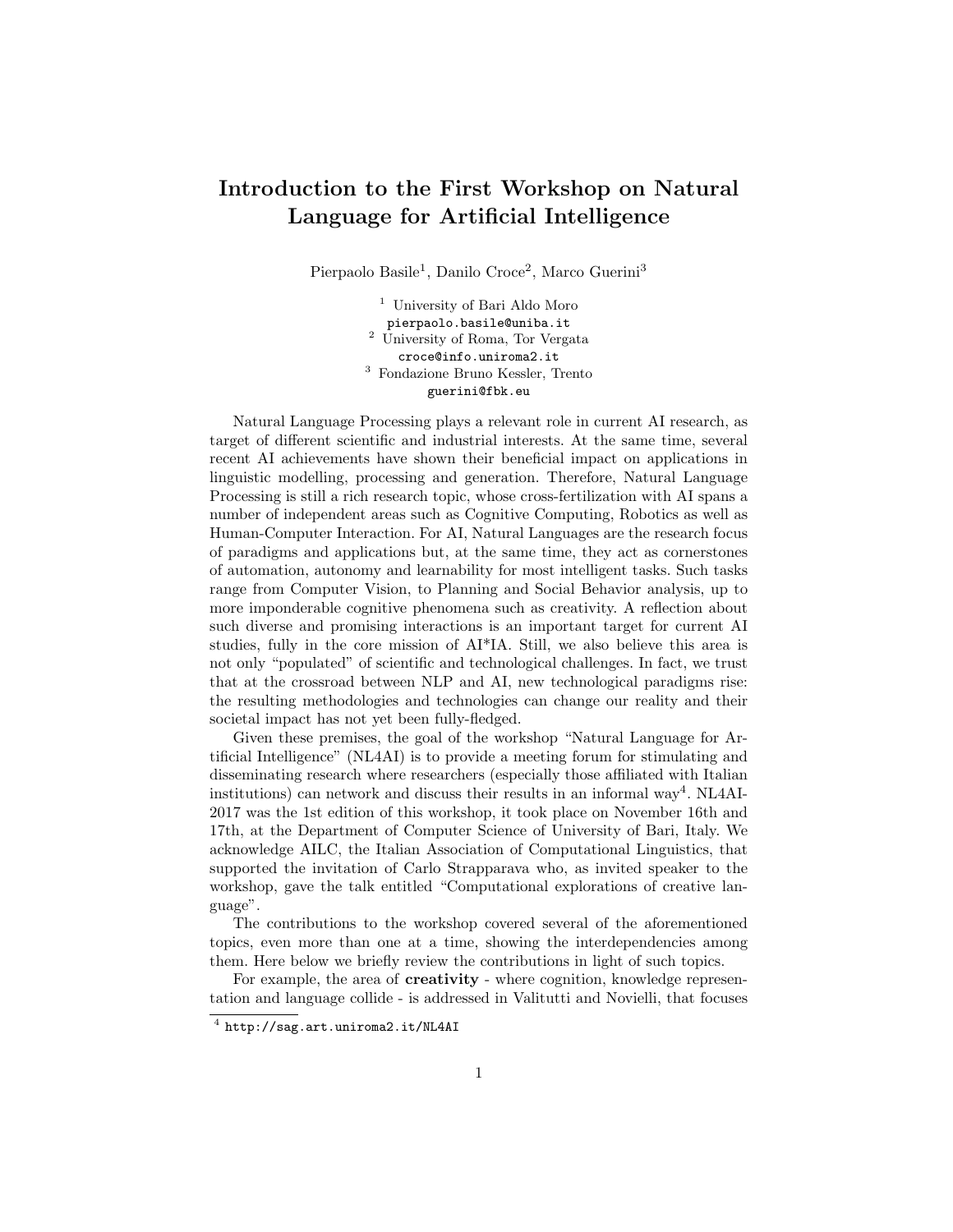on the use of irony, or in Lombardo et al. that addresses the problem of dramatic texts annotation.

The area of Human-Computer Interaction - where user interaction, reasoning and language generation intersect - is covered by two papers. In Anselma and Mazzei reasoning and language generation are exploited for supporting users in their dietary choices, while Zanzotto et al. propose a framework for programming chatbots for communication experts and artists.

Other works are devoted to knowledge extraction from texts, in order to enable complex inference tasks. Montagnuolo et al. presents the results of the project "La Citt`a Educante" (carried out by RAI) aiming at creating statistical models for automatic document categorization and named entity recognition, both acting in the educational field and in Italian language. At the same time, Lombardo et al. address the problem of metadata annotation - for dramatic texts. Metadata for drama describe the dramatic qualities of a text, connecting them with the linguistic expressions. Relying on an ontological representation of the dramatic qualities, the paper presents an annotation environment for the creation of a corpus of annotated texts.

The problem of representing ontological information is discussed in Bianchi and Polmonari where the authors focus on a method for representing entities and their types in a joint vector space for analogical reasoning. A shallower, more linguistic related information is presented in Valitutti and Novielli, to address the problem of recognizing irony and sarcasm in short texts. In particular it presents and evaluate two specific measures, i.e. polarity divergence and polarity dimorphism.

Other works investigate the relation between Natural language processing tasks and complex inference tasks, ranging from Question Answering to Dialogue Management. Madotto and Attardi address these tasks by exploiting a neural network architecture, which is a form of Memory Network, that recognizes entities and their relations to answers through a focus attention mechanism.

Moreover, the paper by Anselma and Mazzei describes a project involving automatic reasoning and natural language generation in the domain of diet management. The main issues related to the automatic reasoning mechanisms for diet management are reported and the message generation techniques, designed to support the users in managing their dietary choices, are presented.

Finally, Zanzotto et al. propose a framework to support the definition and implementation of conversational agents. This paper refers to a linguistic theory, i.e. Frame Semantics, to enhance the linguistic capability of conversational agents in a collaborative ecosystem.

As a final remark, the program co-chairs would like to thank all the members of the Program Committee (see below) as well as the local organizers of the AI\*IA 2017 Conference<sup>5</sup>.

<sup>–</sup> Agnese Augello - ICAR-CNR, Palermo

<sup>–</sup> Valerio Basile - INRIA, France

 $^5$  http://aiia2017.di.uniba.it/index.php/organizers/